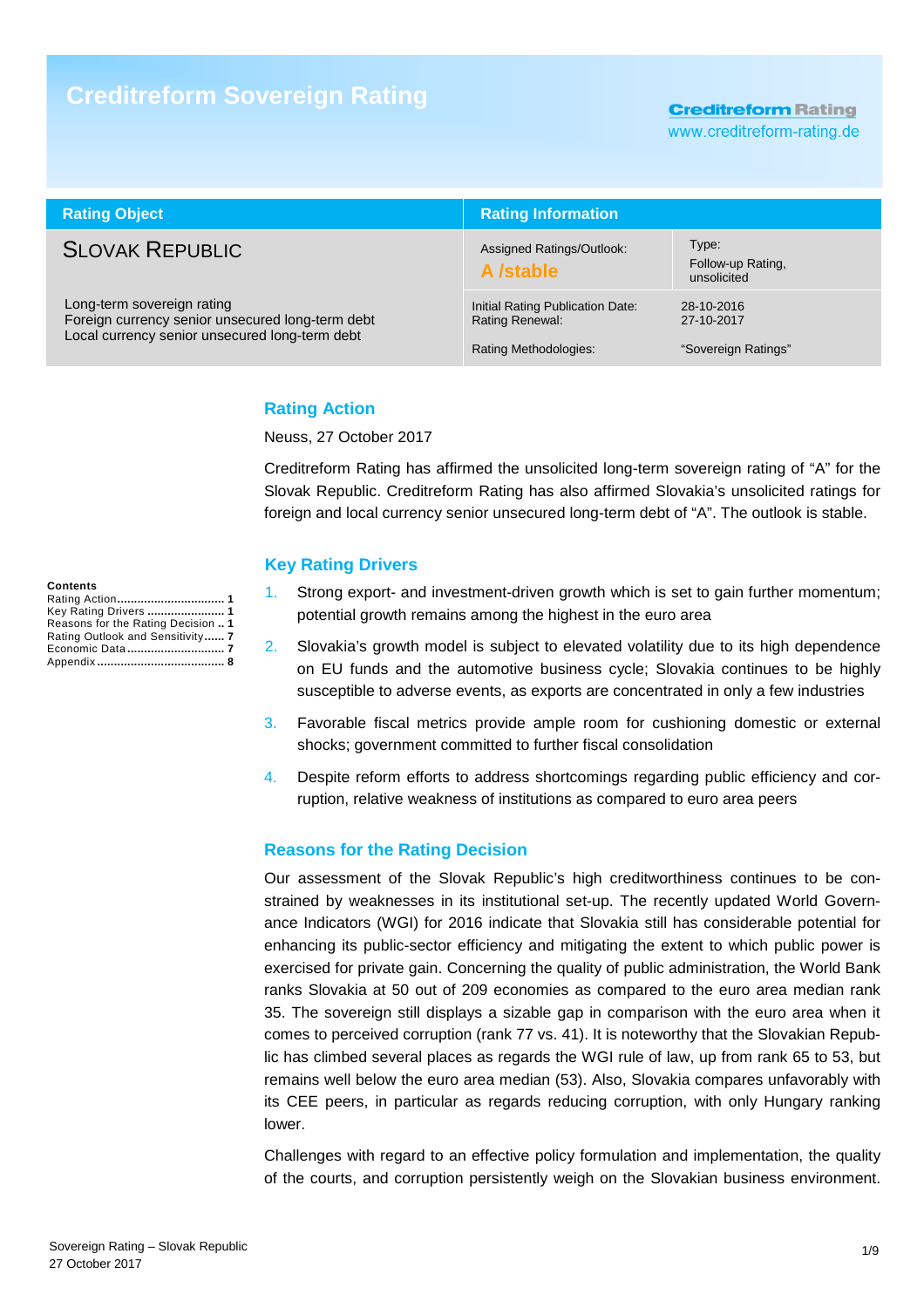This is illustrated by the WEF's latest Global Competitiveness (GC) report which identified corruption and inefficient government bureaucracy as the main hurdles for doing business. The GC index is significantly dragged down by the institutional pillar, albeit improving from rank 65 to 59 in 2016-17. Likewise, businesses face inadequate infrastructure, with a considerable backlog in terms of improving the road, port, and air transport infrastructure. Equally important, there has been minor progress in improving the quality of the judiciary. As mirrored by the 2017 EU Justice Scoreboard, Slovakia remains among the worst performers when it comes to perceived independence of courts and judges. Against this background, the economy slipped from rank 30 to 33 in the World Bank's 2017 Doing Business report. Moreover, public administration inefficiencies appear to hamper the quality of public investment. As flagged by the OECD, Slovakia came in last among OECD members in a benchmarking exercise of public spending efficiency.

That being said, the government has implemented an instrument targeted towards improving its spending efficiency, the so called Value for Money project. Irrespective of whether efficiency gains will eventually be reaped, a first round of expenditure reviews (healthcare, transport, IT) was conducted in 2016 and a second round (labor market, social system, education, environment) is underway. Legislated measures geared towards increasing the efficiency and transparency of public administration include the antioffshore law (effective Feb-17) under which corporates have to disclose their ownership structure, and the civil service law (effective Jun-17) which focuses on increasing the quality of public sector employees, mitigating political interference in the hiring process, and setting up a central information system for staff. In March 2017 a reform of the bankruptcy and restructuring law entered into force, and at the end of last year an amendment to the Distrainment Code was adopted. Further modernization of public administration is envisaged, e.g. by enhancing analytic capacities and expanding information provision by local governments. To improve the efficiency of the justice system, the authorities plan to overhaul the selection procedure for judiciary positions and to carry out a judicial audit. Additionally, the government intends to reduce the administrative burden by implementing a comprehensive set of measures (e.g. enabling advanced electronic communication with businesses). What is more, the enhancement of the transport infrastructure is ongoing and a strategic development plan for transport was approved by the government in January 2017.

Authorities thus have recognized the need and have taken action to tackle the preeminent institutional challenges. However, it is too early to assess the impact of the adopted measures and it has to be seen to what extent the government can progress along its proposed policy path. It has to be emphasized that there may be some downside risks related to maintaining the momentum for structural reforms, as efficient policy management may be impaired by lingering political instability. The events of August 2017, when the Slovak National Party (SNS) called for a new deal giving SNS more say in decisionmaking, are a case in point. In the end, a snap election could be avoided. Against the backdrop of differing views and tensions within the three-party-coalition of Smer, SNS and Most-Hid, and the upcoming regional elections which might lead to new political alli-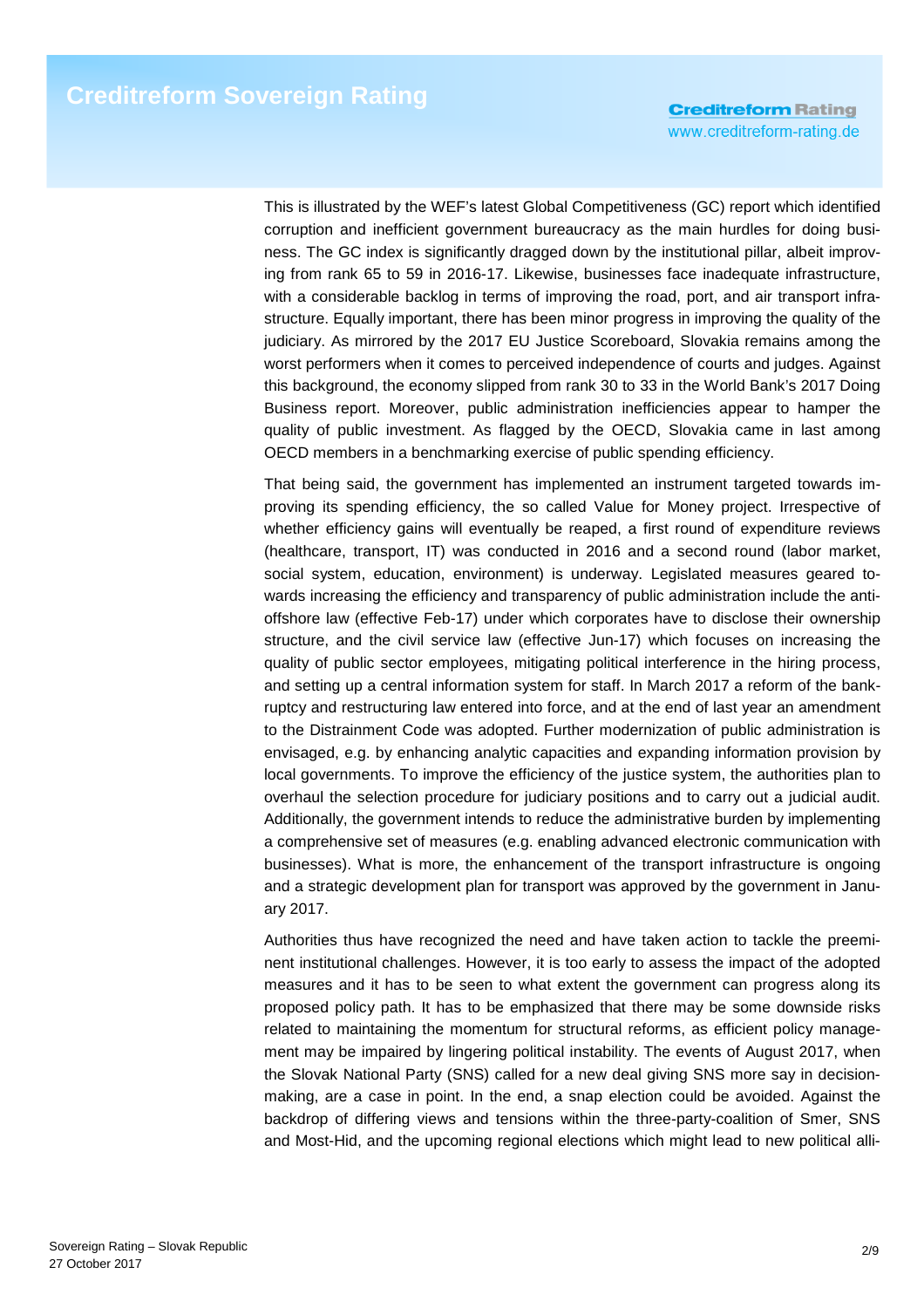ances, the possibility of an early election still cannot be ruled out. In our view, this may jeopardize the reform process going forward.

In general, we believe that the Slovak Republic benefits from euro area membership which entails broader and deeper capital markets as well as advantages associated with the euro as a reserve currency.

Institutional weaknesses remain balanced by one of the Slovak Republic's key strengths, the very favorable macroeconomic performance. While growth fell somewhat short of the 3.9% reached in 2015, the Slovakian economy maintained its strong growth momentum in 2016. With real GDP expanding by 3.3%, Slovakia displayed the strongest output expansion among the CEE countries (euro area average 1.8%). Last year's growth was largely driven by net foreign trade, due to very solid exports (+6.2%) and dented import growth (2016: 3.7%, 2015: 8.4%). By contrast, investment fell off sharply in 2016, declining by 8.3% as compared to 2015, which was also the main reason behind slower output growth in 2016. Robust private investment in machinery and equipment (+2.0%) and, in particular, vivid growth of private investment in vehicles (+13.2%) could not make up for the decrease in public investment which was due to substantially lower ESI fund absorption. Economic growth was also backed by brisk private consumption which was up by 2.7%. Hence, household spending continued on its upward trajectory, having picked up by 6.4% in real terms as compared to 2013, being buttressed by declining consumer prices and strong labor market performance.

In 2016 the Slovakian unemployment rate dropped by 1.8 p.p. to 9.7% (annual average), its lowest level since 2008. Furthermore, its participation and employment rate have risen to 71.9 and 64.9% respectively, up from 70.9 and 62.7% a year before. At the same time, unemployment remains elevated as labor market performance continues to be plagued by structural shortcomings. Although gradually dissipating, regional disparities remain high – the jobless rate in the Bratislava region stood at 5.1% (2016) as compared to 13.2% in Eastern Slovakia. In addition, long- and very long-term unemployment are still seen as a serious concern as the respective rates are not only the highest among the CEE peers but also in Europe – posting at 60.2 and 43.8% of total unemployment respectively. The tighter labor market and productivity growth have resulted in rapidly rising wages over the recent years, with real compensation per employee increasing by 2.1% in 2016 and 5.5% in 2014-16. Thus, real unit labor costs have begun to pick up (2014-16: +2.7%) after staying virtually flat over the past decade, reflecting real wages growing faster than real labor productivity.

We expect the labor market to strengthen. The unemployment rate has continued to follow its downward path in 2017 – its quarterly average falling from 9.8% in Q2-16 to 8.2% in Q2-17. However, we believe that employment growth will become constrained by labor supply. As indicated by survey data provided by the EU Commission, labor shortage is increasingly perceived as a serious constraint to the expansion of the industrial production capacity. A declining working-age population should further boost wages, which may pose downside risks to the cost competitiveness of the Slovakian economy in the medium to long term. Although Slovakia currently has the most favorable population age profile in Europe, the population in the age of 15-64y is set to experience one of the sharpest de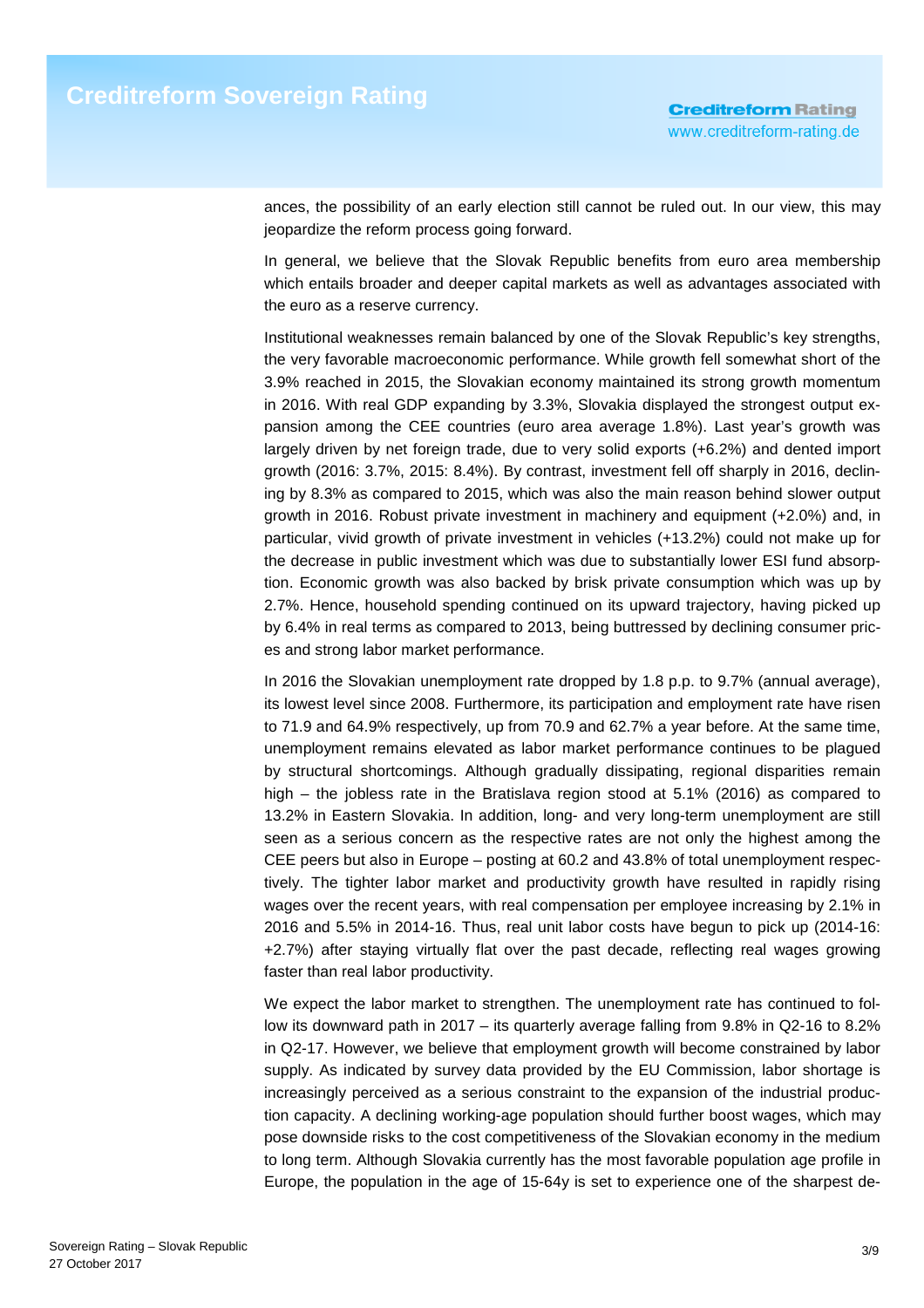clines. The UN projects the share of the 15-64 year old to drop from 70.7 to 65.7% in 2015-25. More importantly, these factors may also curtail income convergence with the EU levels, which continued to stall in 2016. To be sure, Slovakia's per capita GDP increased from USD 29,979 to 31,331 (PPP terms, IMF data) in 2015-16, thus comparing well with its CEE peers – surpassed only by Slovenia and the Czech Republic. However, with Slovakian GDP per capita at 77% of the EU-28 average, Slovakia remained at the level first reached in 2013.

Looking forward, we expect Slovakia's convergence process to pick up again, as we assume that GDP growth will accelerate to 3.8% in 2018 and average at around 3.6% in 2019-21, after posting solid growth of 3.3% this year. Expansion will be facilitated by a surge in investment activity, driven by ESI funds coming increasingly on stream in 2017- 19. As mirrored by EU Cohesion data, financial resources allocated to selected projects have climbed from around EUR 3bn at the end of 2016, via EUR 4bn in Aug-17 to EUR 5.9bn by Oct-17 (29% of planned investment). Rising private investments in the car manufacturing industry should also buttress growth. According to information provided by the Slovakian automotive industry association (ZAP), 1.04m cars were produced in 2016, after having already exceeded the 1m-mark the 2015. Importantly, it is envisaged that Jaguar Land Rover (JLR) will invest approx. EUR 1.356bn in 2017-20, with investment volume peaking in 2018 (EUR 630m). Based on the car-makers assumptions, it can be expected that the number of manufactured cars in Slovakia will rise to 1.495m by 2020, with positive repercussions on exports and the labor market. Accordingly, we expect export growth to foster economic expansion, also on the grounds of a brightening external environment and solid growth in Slovakia's main trading partners Germany, the Czech Republic, Poland and France. Nevertheless, net export's contribution to growth should be somewhat subdued, mainly due to the investment-driven pick-up in import growth. Meanwhile, we believe that private consumption is set to expand in the medium-term, as the labor market is set to strengthen and real wages to increase strongly. Our forecast is underpinned by quarterly growth data. Thus, GDP expanded by 3.1% y-o-y in the first and second quarter of 2017 respectively, with private consumption remaining on its upward trajectory, growing by 3.3% in Q1-17 as well as Q2-17.

Slovakia's GDP expansion is accompanied by brisk credit growth. As highlighted by ECB data, lending to the private sector was among the strongest in the EU in 2016-17, posting yearly growth rates in the 10-12% range since Nov-15. In particular, lending for house purchase expanded vividly. Credit growth is fueled by both supply and demand-side factors. While pressures on profitability in the banking sector contributed to an easing of credit standards, loan demand was facilitated by an improving labor market situation, and favorable financing conditions. After house prices had accelerated throughout 2016, displaying y-o-y growth of 8.3% in Q4-16, growth lost some steam in the first half of 2017, but remained robust (Q1-17: 3.8%; Q2-17: 6.6%). However, it has to be emphasized that recent house price developments were mainly driven by higher demand for real estate in the capital region and that affordability metrics are not signaling a potential overvaluation of real estate yet. The price-to-rent- and price-to-income ratio have still not deviated significantly from their long-term averages.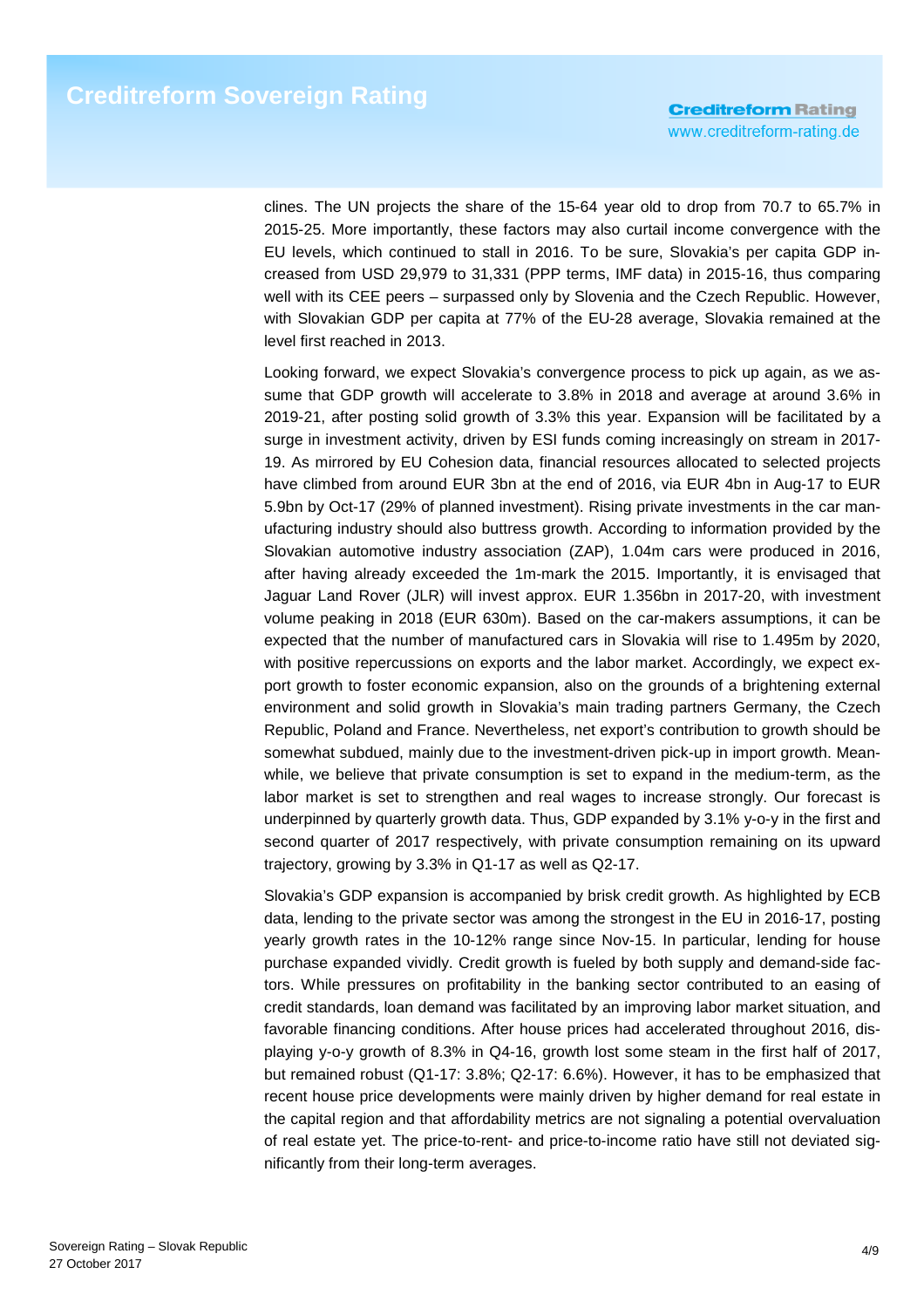Nevertheless, we believe that house price and credit dynamics have to be monitored against the backdrop of rising household indebtedness. Both the debt-to-GDP and debtto-income ratio of Slovakian households have been trending upwards over recent years and continued to rise in 2016. While household debt amounted to 41.1% of GDP last year (2015: 38.2%), the debt-to-income-ratio reached 64.1%. Thus, the Slovakian debt-toincome ratio stood 19.9 p.p. above the levels seen in 2011 – the largest increase observed in any CEE economy over this period. As a result, weaker borrowers could face difficulties in servicing their debt in the event of an economic slowdown or a pronounced increase of interest rates.

A sharp increase would probably have negative repercussions on bank balance sheets, as the domestic banking sector (asset-to-GDP ratio: 130.0% of GDP) exhibits a high and rising exposure to mortgage lending. In Aug-17, mortgages accounted for almost half (49.5%) of the outstanding loan volume, a 10.0 p.p. increase within five years. Sizeable mortgage operations also impose some liquidity risk, given banks' large reliance on short term deposit funding. As highlighted by NBS data, the Slovakian banking sector is characterized by comparatively large asset-liability-mismatches. While 51.0% (Aug-17) of total assets have maturities of 5y or more, the liability side is dominated by deposits with agreed maturity of up to one year (63.9% of total liabilities). To be sure, at the moment we regard the Slovakian banking sector to be generally sound in terms of asset quality and capitalization. The CET1 ratio was broadly stable over the last year and posted at 15.4% in Q2-17 (EU-28 avg.: 14.3%), while the NPL ratio dropped from an already low 4.8% (Q2-16) to 3.8% in Q2-17. Meanwhile, tighter net interest margins but also regulatory costs had a dampening effect on bank profits (ROA Q2-17: 1.2%, Q2-16: 1.6%).

In order to contain further rising household debt and to safeguard the stability of the domestic banking system, Slovak authorities continue to adopt macro-prudential measures. On 1 January 2017, an NBS decree setting minimum credit standards entered into effect, including tighter requirements on DSTI- and LTV-ratios. As regards new mortgage loans, an LTV cap of 100% was adopted. Furthermore, authorities imposed restrictions regarding the composition of banks' mortgage portfolios and required banks to shore up their capital buffers.

Slovakia continued to show a favorable budgetary performance. According to Eurostat, the headline deficit decreased from to 2.7 to 2.2% of GDP in 2015-16. Last year's narrowing of the budget deficit was mainly driven by the expenditure side of the budget. Due to plummeting net receipts from the EU budget (-73.9% y-o-y), largely driven by the transition to the ESIF 2014-20 funding period, government investment almost halved from 2015 levels. According to EU Commission data, public investment was down from 6.3% to 3.2% of GDP in 2015-16. Budgetary relief was also provided by a further decrease in interest expenditure, which fell for the second consecutive year. At the same time, social contributions and CIT receipts came in higher than initially budgeted.

As regards 2017-18, we believe that budget deficits should continue to narrow. The government envisages deficit targets of 1.6 and 0.8% of GDP in 2017-18. With regard to this year, we expect the government to comply with its deficit target as deficit increasing measures, such as the CIT rate cut from 22 to 21%, should be more than compensated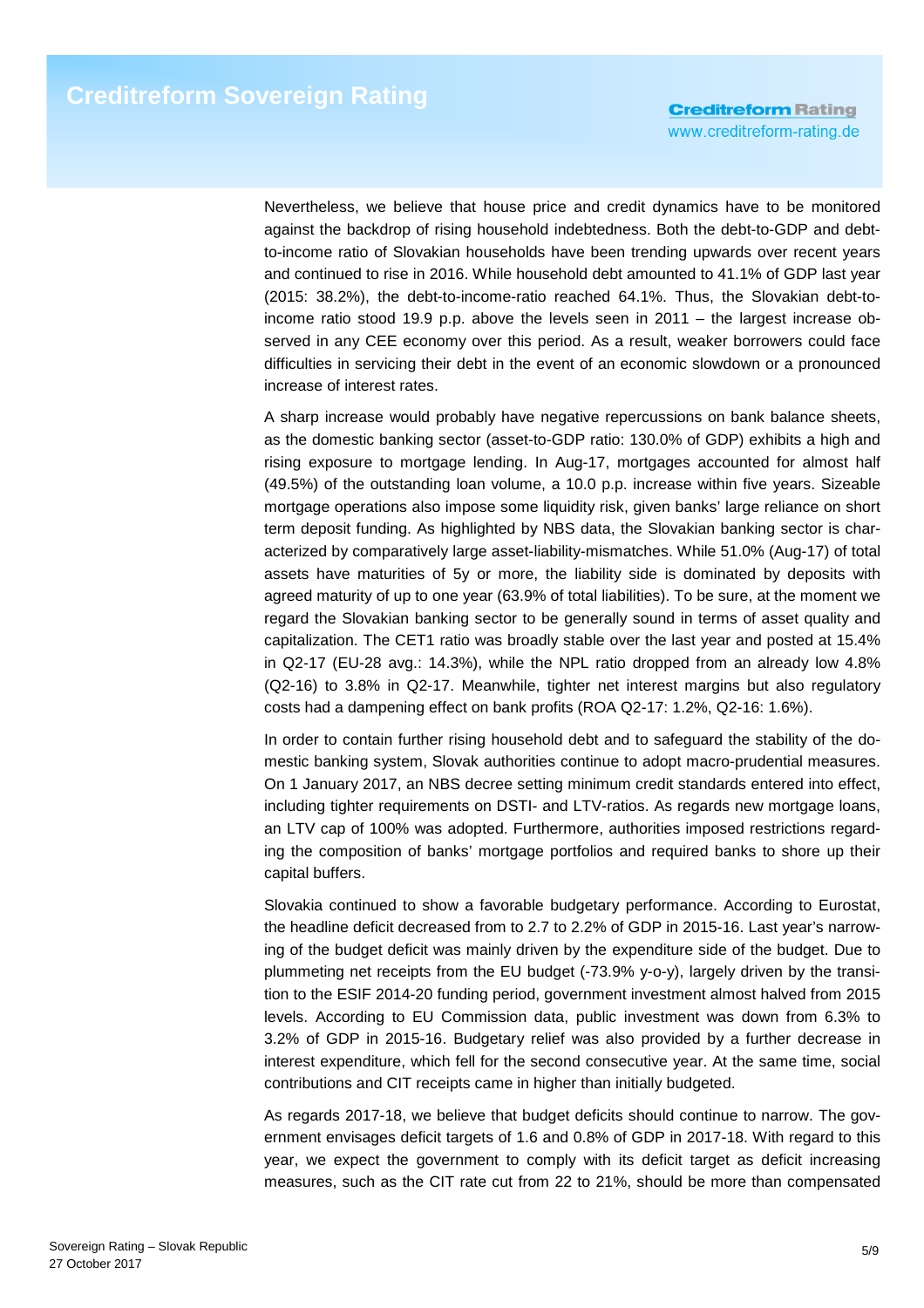by higher social security contribution rates, excise duties and levies on regulated businesses. In 2018, the government plans to follow an expenditure-based consolidation approach. While Slovak authorities intend to cut intermediate consumption expenditures in nominal terms, the growth in spending on social transfers should lag GDP growth despite the agreement on the so-called 'social package' which is already factored into the government's 2018 budget. On the whole, we expect the deficit to narrow to 0.9% of GDP in 2018.

Notwithstanding the favorable fiscal outlook, Slovakia has room to improve with regard to the predictability of its taxation framework. Concerning the tax system, numerous changes have been recorded in recent years. Furthermore, Slovakia has some way to go regarding the efficiency of public expenditures and tax collection. Although Slovakia made notable progress in terms of VAT collection, with the VAT gap edging down from 37.8 to 29.4% in 2012-15, the gap remains one of the highest in the EU. Against this backdrop, additional measures to combat tax fraud entered into effect in 2017. Meanwhile, last year's spending reviews had identified potential savings in the amount of 8.9% in total spending on healthcare and IT (see above), which were partly incorporated in the 2017 budget. The spending items reviewed in the second round make up for 15% of GDP.

Similar to its CEE peers, Slovakia exhibits moderate levels of government debt. Since 2013 (54.7% of GDP), government debt has been trending downward, reaching 51.8% of GDP last year. Looking ahead, debt consolidation should be supported by sustained GDP growth, a narrowing budget deficit and favorable financing conditions. At the end of Sep-17, Slovakia's 10y bond yield stood at a low 0.85%, with spreads over German Bunds remaining tight. To address infrastructure and healthcare spending needs, the governing coalition intends to change the constitutional debt brake. In the light of sound public finances, we believe that limited modifications to the constitutional debt rule, which are currently being discussed, will not significantly raise medium-term debt sustainability risks. Still, it is uncertain whether legislative changes will finally be approved by parliament, given that some votes by the opposition would be needed to change the constitutional law.

From a risk perspective, Slovakia's external position remained broadly unchanged in 2015-16. The country's external risk profile continues to mirror the economy's deep integration in European value chains and in particular the country's role as an automotive production hub. The Slovak Republic's trade-to-GDP ratio totals 183.9% (2016). At the same time, exports of vehicles and transport equipment account for 28.9% of the total export volume. Last year, its current account deficit narrowed slightly to 1.5% of GDP (2015: 1.8%). Rising surpluses of trade in goods and services more than offset a widening deficit in the economy's primary income balance in 2016. As illustrated by NBS data, Slovakia's persistent primary deficits are mainly due to profit repatriation, which is closely related to the strong presence of foreign-owned automotive corporations. Dividend outflows amounted to EUR 2.9bn in 2016. Sizeable dividend outflows are a result of Slovakia's high and rising stock of FDI liabilities, which amounted to EUR 53.3bn in 2016 (+6.2% y-o-y). In our view, the large share of FDI (mainly equity) in Slovakia's external liabilities is partly mitigating risks related to the country's negative NIIP, which stood at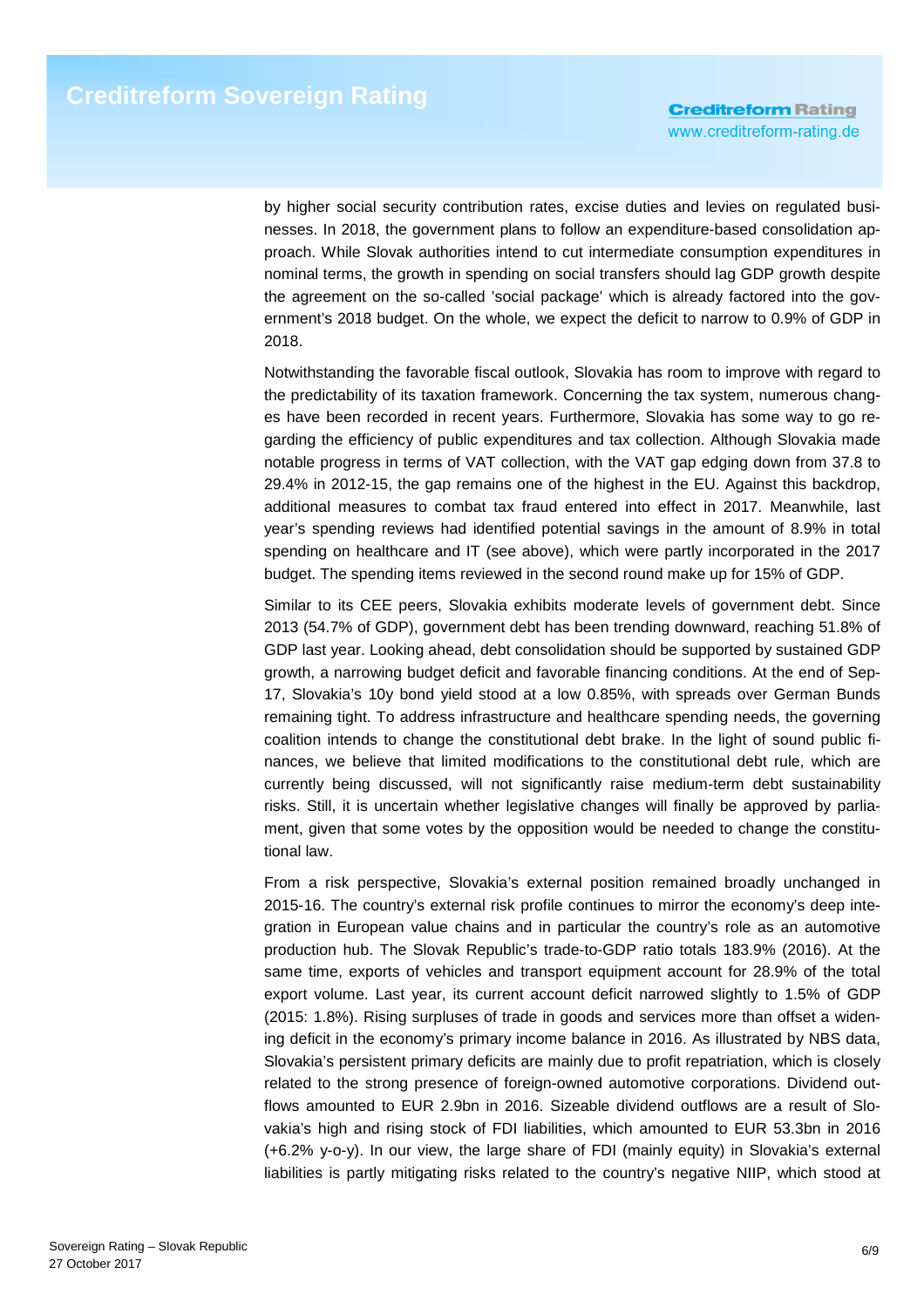-62.2% of GDP last year (2015: -64.8% of GDP). In total, equity capital and reinvested earnings explain about 70% of the NIIP. Risks associated with rising interest rates are also limited with regard to the composition of external debt, with long-term debt instruments representing 61.2% of total external debt in Q4-16.

# **Rating Outlook and Sensitivity**

Our Rating outlook on the long-term sovereign rating of A is stable, as we assume that the risk situation underlying the key factors affecting sovereign credit risk – including macroeconomic performance, institutional structure, fiscal sustainability, and foreign exposure – will remain fundamentally unchanged over the next 12 months.

We could consider a downgrade of our ratings if medium-term growth falls significantly short of our current expectations. In our opinion, Slovakia would be disproportionately affected by a longer period of subdued growth in the euro area. Risks related to external demand are further aggravated by a relatively high concentration of exports (in terms of export markets and industries). The build-up of macroeconomic imbalances resulting from strong credit growth could also put medium term growth perspectives at risk.

Conversely, we could raise our ratings if the Slovak economy were to grow faster than currently anticipated. Implementation of bold reforms in the areas of justice and public administration could yield efficiency gains and improve the business environment, which could be supportive to investment and GDP growth. We could also upgrade our ratings if we observed significant improvements in the economy's external profile.

Primary Analyst Johannes Kühner Sovereign Credit Analyst j.kuehner@creditreform-rating.de +49 2131 109 1462

Chair Person Benjamin Mohr Head of Sovereign Ratings b.mohr@creditreform-rating.de +49 2131 109 5172

# **Ratings\***

| Long-term sovereign rating                       | A /stable |
|--------------------------------------------------|-----------|
| Foreign currency senior unsecured long-term debt | A /stable |
| Local currency senior unsecured long-term debt   | A /stable |
| *) Unsolicited                                   |           |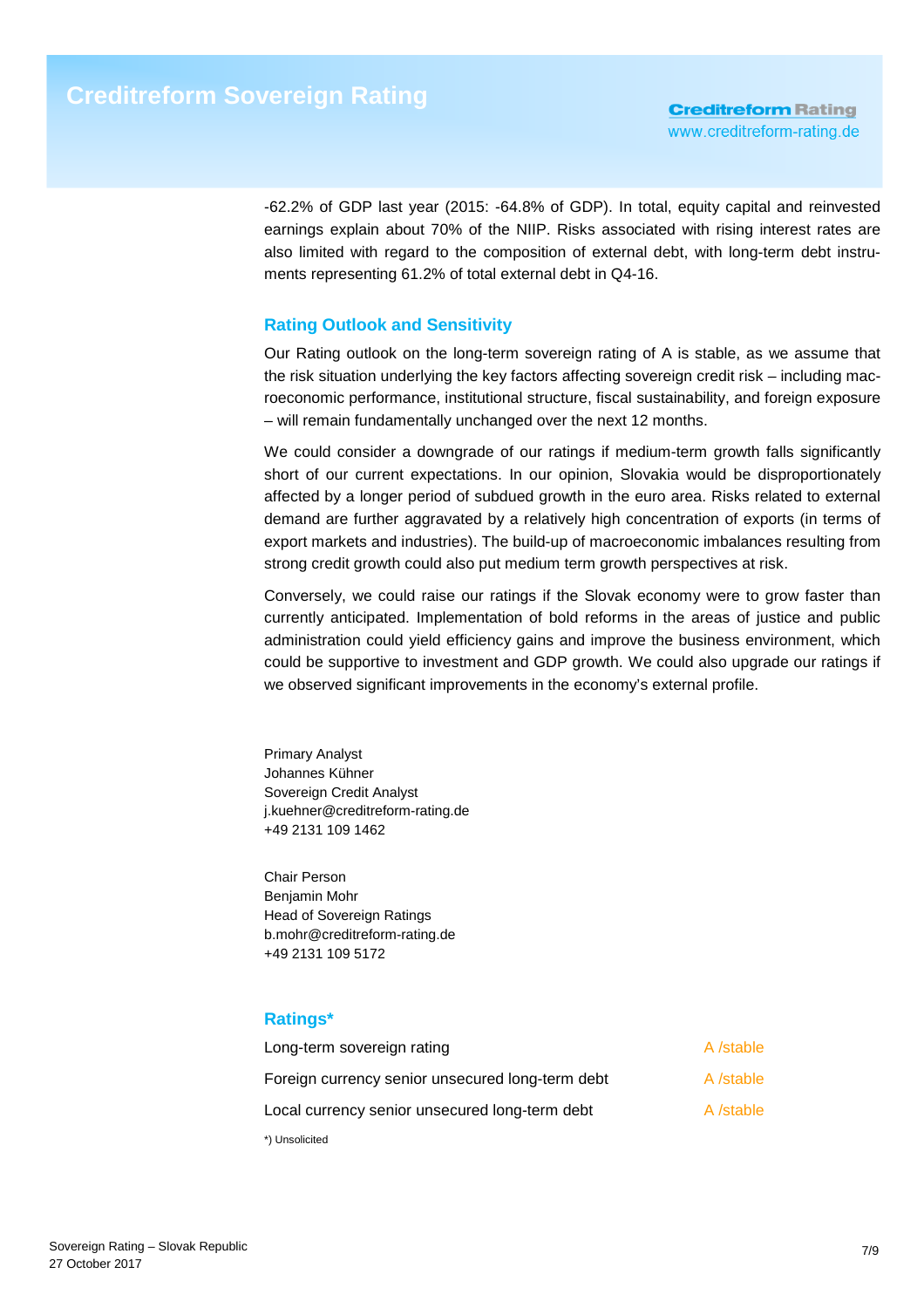# **Creditreform Rating**

www.creditreform-rating.de

### **Economic Data**

| [in %, otherwise indicated]           | 2012   | 2013   | 2014   | 2015   | 2016   | 2017e  | 2018e  |
|---------------------------------------|--------|--------|--------|--------|--------|--------|--------|
| Real GDP growth                       | 1.7    | 1.5    | 2.8    | 3.9    | 3.3    | 3.3    | 3.8    |
| GDP per capita (PPP, USD)             | 26.610 | 27.409 | 28,592 | 29.979 | 31,331 | 32,895 | 34,743 |
| Inflation rate, y-o-y change          | 3.7    | 1.5    | $-0.1$ | $-0.3$ | $-0.5$ | 1.4    | 2.0    |
| Default history (years since default) | n.a.   | n.a.   | n.a.   | n.a.   | n.a.   | n.a.   | n.a.   |
| Life expectancy at birth (years)      | 76.1   | 76.4   | 76.8   | 77.2   | n.a.   | n.a.   | n.a.   |
| Fiscal balance/GDP                    | $-4.3$ | $-2.7$ | $-2.7$ | $-2.7$ | $-2.2$ | $-1.6$ | $-0.9$ |
| Current account balance/GDP           | 0.9    | 1.9    | 1.1    | $-1.8$ | $-1.5$ | n.a.   | n.a.   |
| External debt/GDP                     | 73.2   | 83.6   | 81.5   | 83.8   | 86.8   | n.a.   | n.a.   |

Source: International Monetary Fund, World Bank, Eurostat, own estimates

# **Appendix**

#### **Regulatory Requirements**

This sovereign rating is an unsolicited credit rating. Neither the rated sovereign nor a related third party participated in the credit rating process. Creditreform Rating AG had no access to the accounts, representatives or other relevant internal documents for the rated entity or a related third party.

The rating was conducted on the basis of CRAG´s "Sovereign Ratings" methodology. CRAG ensures that methodologies, models and key rating assumptions for determining sovereign credit ratings are properly maintained, up-to-date, and subject to a comprehensive review on a periodic basis. A complete description of CRAG´s rating methodologies is published on the following internet page: www.creditreform-rating.de.

To prepare this credit rating, CRAG has used following substantially material sources: International Monetary Fund, World Bank, Organization for Economic Co-operation and Development, Eurostat, European Commission, European Banking Authority, European Central Bank, Národná banka Slovenska (NBS), Štatistický úrad Slovenskej republiky, Ministry of Finance of the Slovak Republic, Zväz automobilového priemyslu (ZAP).

A Rating Committee was called consisting of highly qualified analysts of CRAG. The quality and extent of information available on the rated entity was considered satisfactory. The analysts and committee members declared that the rules of the Code of Conduct were complied with and that the rating action was and is free of any existing or potential conflicts of interest. The analysts presented the results of the quantitative and qualitative analyses and provided the Committee with a recommendation for the rating decision. After the discussion of the relevant quantitative and qualitative risk factors, the Rating Committee arrived at a unanimous rating decision. The weighting of all risk factors is described in CRAG´s "Sovereign Ratings" methodology. The main arguments that were raised in the discussion are summarized in the "Reasons for the Rating Decision".

In the case of a rating outlook, the time horizon is provided during which a change in the credit rating is expected. This information is available within the credit rating report. There are no other attributes and limitations of the credit rating or rating outlook other than displayed on the CRAG website. In regard to the rated entity CRAG regarded available historical data as sufficient.

In case of providing ancillary services to the rated entity, CRAG will disclose all ancillary services in the credit rating report.